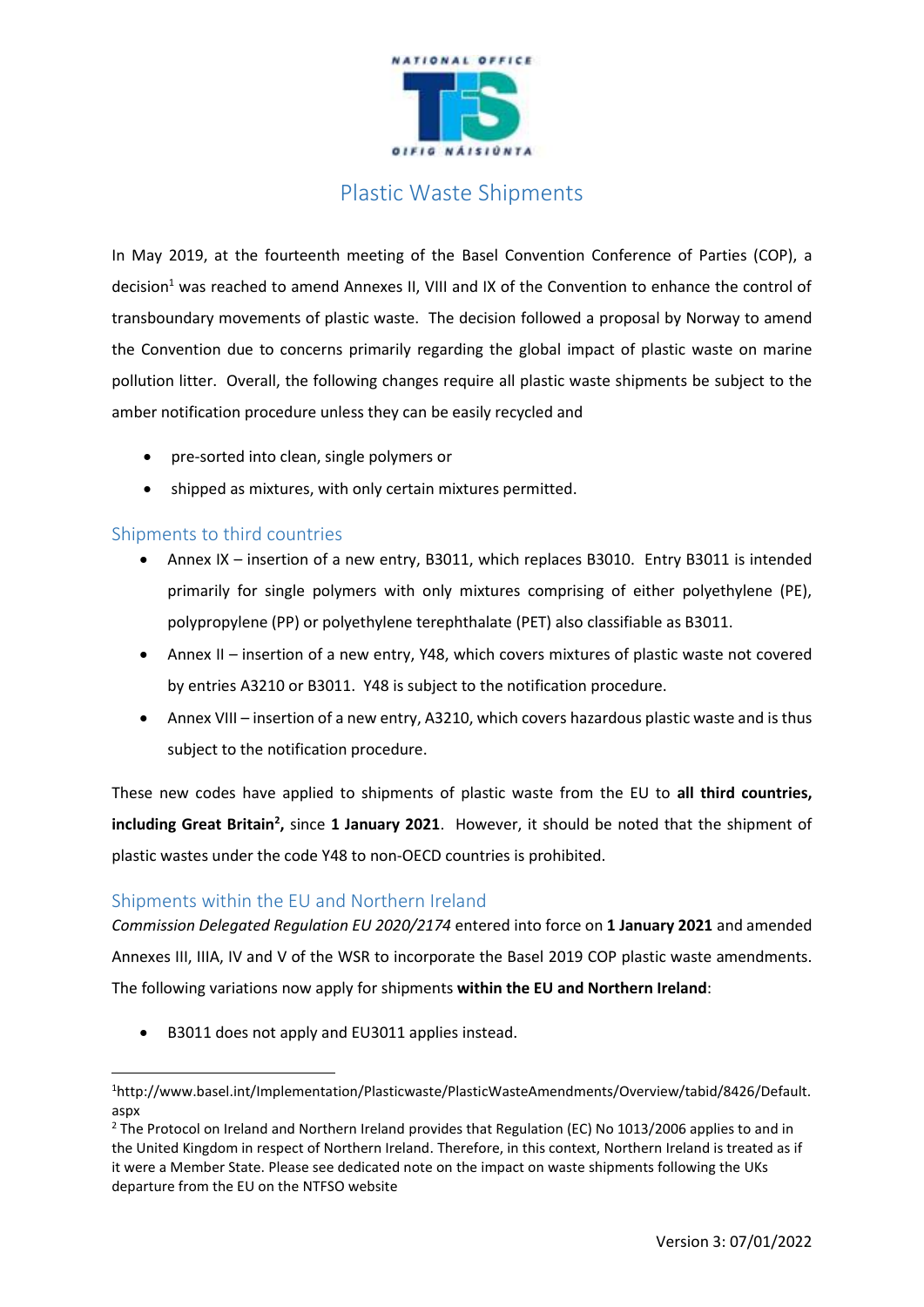- EU3011 applies to mixtures classified under separate indents or sub-indents of either nonhalogenated polymers, cured resins/condensation products or fluorinated polymers.
- Y48 does not apply and EU48 applies instead. EU48 refers to plastic waste not covered by EU3011 or AC300. EU48 is subject to the notification procedure.
- AC300 applies instead of A3210. AC300 is a new OECD Decision code for hazardous plastic waste. AC300 is subject to the notification procedure.
- Polymers of vinyl chloride (PVC) OECD entry GH013 removed and EU3011 applies instead.
- Polytetrafluoroethylene (PTFE) not included under B3011 but EU3011 does apply.

## Correspondents' Guidelines No 12

**.** 

The Basel COP decision introduced a number of new provisions regarding plastic waste shipments:

- Almost free from contamination and other types of wastes
- Almost exclusively consisting of
- Destined for recycling/separate recycling in an environmentally sound manner (ESM)

The EC published Correspondents' Guidelines No  $12<sup>3</sup>$  to represent the common understanding of all Member States on how plastic waste shipments are classified and regulated. **It is advised that all stakeholdersin Ireland involved in the shipments of plastic waste are familiar with these Guidelines.** They have introduced threshold levels as a way to interpret the additional provisions introduced by the Basel 2019 COP decision as detailed below.

# Almost Free From Contamination and Other Types of Waste and Almost Exclusively Consisting Of One Polymer (when considered together)

- When considered together, these terms apply to shipments of either one non-halogenated polymer, cured resin/condensation product and fluorinated polymer as described by B3011 and EU3011.
- For shipments of one single polymer under B3011, the content of contamination, other types of waste and other polymers should not exceed a total maximum of **2%** of the gross weight.
- For shipments of one single polymer under EU3011, the content of contamination, other types of waste and other polymers should not exceed a total maximum of **6%** of the gross weight.

### Almost Free From Contamination and Other Types of Waste (when considered alone)

 When considered alone, this term applies to the PE, PP and/or PET mixture permitted under B3011, to PVC permitted under EU3011 and to Annex IIIA mixtures only.

<sup>3</sup> https://ec.europa.eu/environment/system/files/2021-11/Correspondents\_guidelines\_No12\_final\_Nov\_2021.pdf